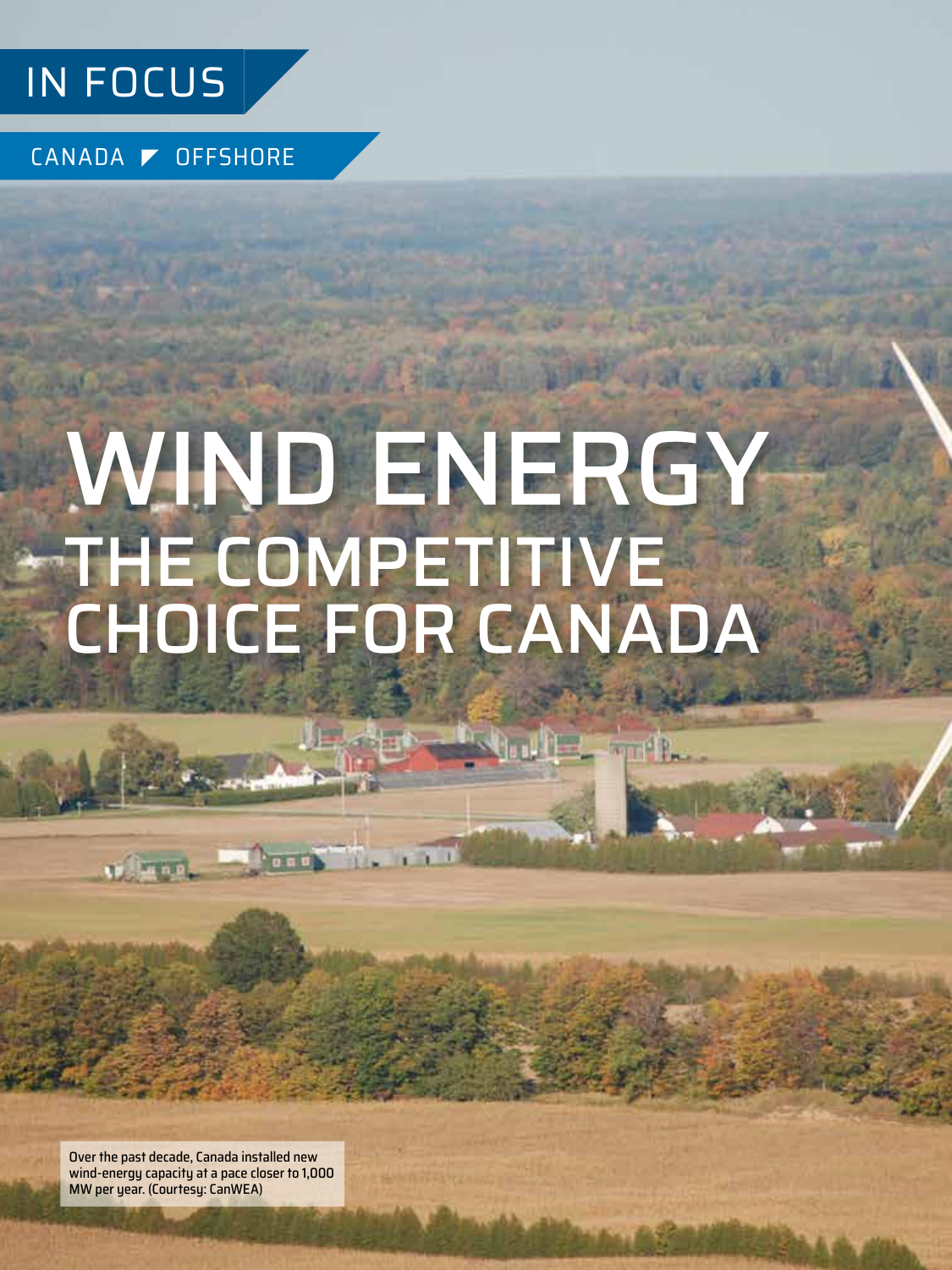

# *Affordable, flexible, and clean, wind energy is key to a modernized Canadian electricity grid.*

## **By TRACY WALDEN**

|<br>|<br>|<br>|<br>|elec n Canada and around the world, wind energy is providing more affordable and clean energy than ever before. Today, wind energy is installed in more than 90 countries and is one of the fastest-growing, lowest-cost forms of electricity. Last year, Canada took eighth place in the world for total onshore installed capacity, following a decade that saw wind energy as the largest source of new electricity generation in the country.

With 12,816 MW of installed capacity across 12 provinces and territories, more than 299 communities have directly benefited from wind energy in Canada, including involvement with more than 35 Indigenous communities. Wind energy in Canada has attracted more than \$23 billion in investment, created more than 58,000 person-years of employment in construction and operations, and it continues to provide annual land lease payments to landowners and contribute property taxes to local municipalities.

It does all of this while providing the lowest cost option for new electricity generation in Canada and without emitting air pollutants or greenhouse gases. As energy decision-makers look at ways to meet the growing electricity needs of families and businesses, wind power is the compelling choice.

# AN AFFORDABLE SOLUTION

Wind energy has many attributes that make it a great choice for new electricity generation in Canada, but one attribute stands apart — price.

Competition and innovation are dramatically driving the price of wind energy down. In the past 10 years, the levelized cost of wind energy fell by 69 percent between 2009 and 2018, according to Lazard's annual study in the United States. And costs are expected to continue falling. Bloomberg New Energy Finance forecasts wind energy costs will drop another 48 percent by 2050.

Innovation in wind-energy technology, tools, and practices are helping to drive this price drop. Larger turbines can generate more power from a given resource, and technology advances in monitoring and optimization allow more efficient wind harvesting.

In Canada, the impact of this trend has been reflected in the record-low wind-energy contract prices achieved in recent procurement auctions. Alberta's three recent auctions secured 1,363 MW of wind energy at average weighted prices of \$37 to \$39 per megawatt hour. The winning bid for Saskatchewan's most recent procurement came in below \$35 per megawatt hour. These prices make wind energy the lowest-cost option for new electricity generation in the country.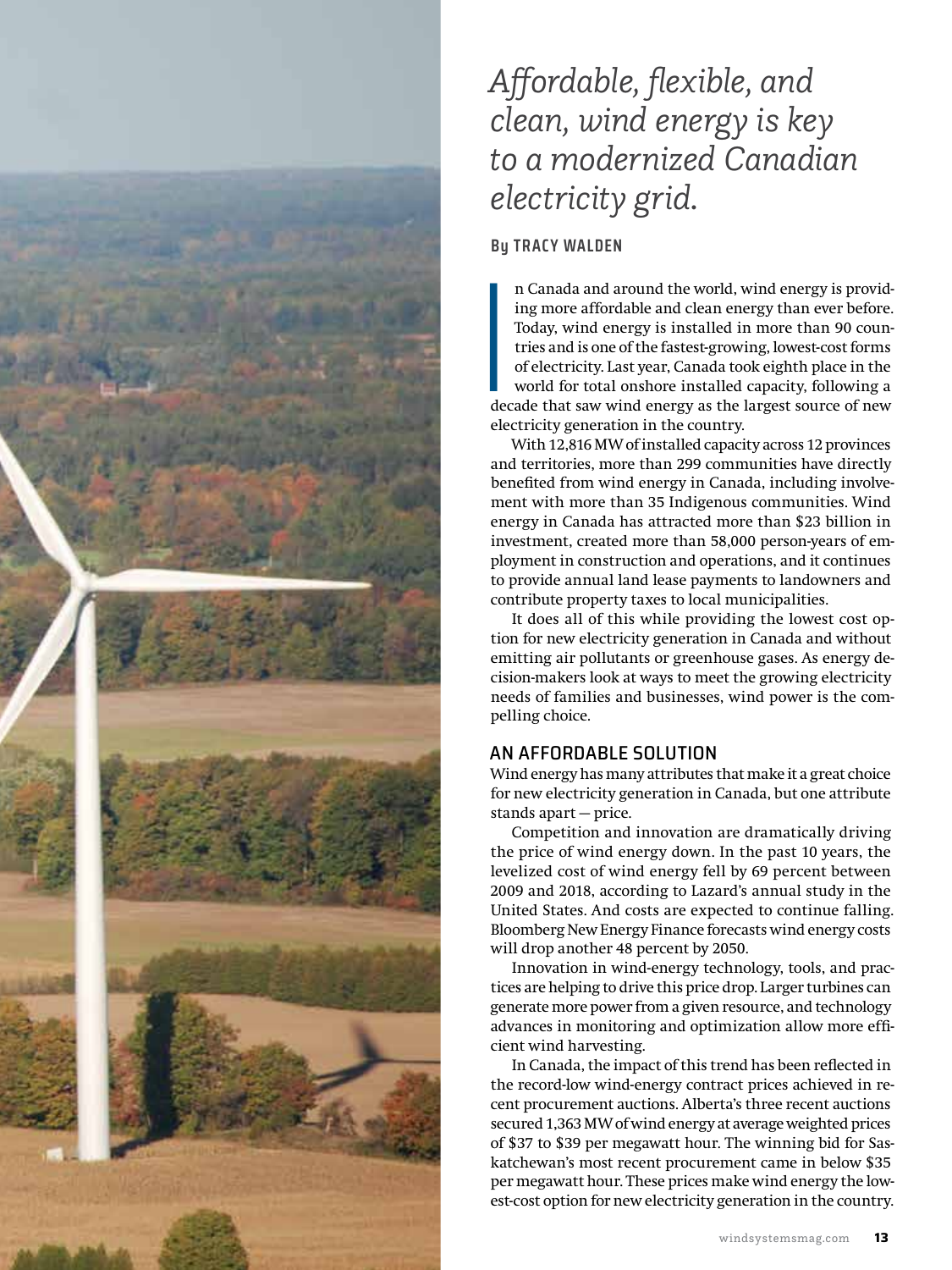

Currently, wind energy meets approximately 6 percent of Canada's electricity demand, producing enough energy to power approximately 3.3 million homes. (Courtesy: CanWEA)

### A CLEAN SOURCE OF POWER

Canadians are increasingly concerned about the impact of electricity generation on our environment, and wind energy is one of the most environmentally sustainable forms of electricity generation. It produces no air or water pollution, generates no toxic, hazardous, or radioactive waste and uses significantly less water than virtually all other forms of electricity generation. The National Renewable Energy Laboratory report, Life Cycle Greenhouse Gas Emissions from Electricity Generation, has demonstrated that wind energy is one of the most environmentally-sustainable forms of generation even when impacts are considered on a life-cycle basis for all of the resources required to enable wind energy to be produced.

Canada has committed to reducing its greenhouse gas emissions by 30 percent below 2005 levels by the year 2030 and recognizes the importance of a clean electricity grid in supporting that objective. Canada also has signaled longterm intentions consistent with the Paris Agreement on Climate Change by releasing a mid-century greenhouse gas strategy that envisions reducing its emissions by at least 80 percent below 2005 levels by the year 2050. This will require Canada to move to an essentially 100 percent non-emitting grid by 2050.

Studies have consistently demonstrated that significant carbon reductions on the order of what is required to meet the commitments in the Paris Accord can only be achieved if Canada electrifies key segments of the economy that can be plugged in, such as transportation, buildings, and industries. And there is little doubt that the power for this electrification must be affordable, and it must be clean — a demand that wind energy is well positioned to help with.

### A RELIABLE ELECTRICITY GRID

Levels of wind-energy integration are going up, and in many jurisdictions around the world, large amounts of wind energy are being reliably and cost-effectively integrated within the electricity grid. Several European countries get a fifth or more of their electricity from wind, while Denmark generates more than half of its electricity from wind turbines.

Currently, wind energy meets approximately 6 percent of Canada's electricity demand, producing enough energy to power approximately 3.3 million homes. In Canada, the 2016 Pan-Canadian Wind Integration study shows that wind energy can reliably supply more than one-third of Canada's power needs. In fact, one Canadian province and six U.S. states already generate 20 percent or more of their electricity using wind energy.

Systems operators are able to balance variable supply from wind energy with demand thanks to a number of technology improvements, such as larger wind turbines, increased digitalization, enhanced forecasting, and better alignment of variable generation with flexible generation such as hydropower or energy storage technologies. Looking